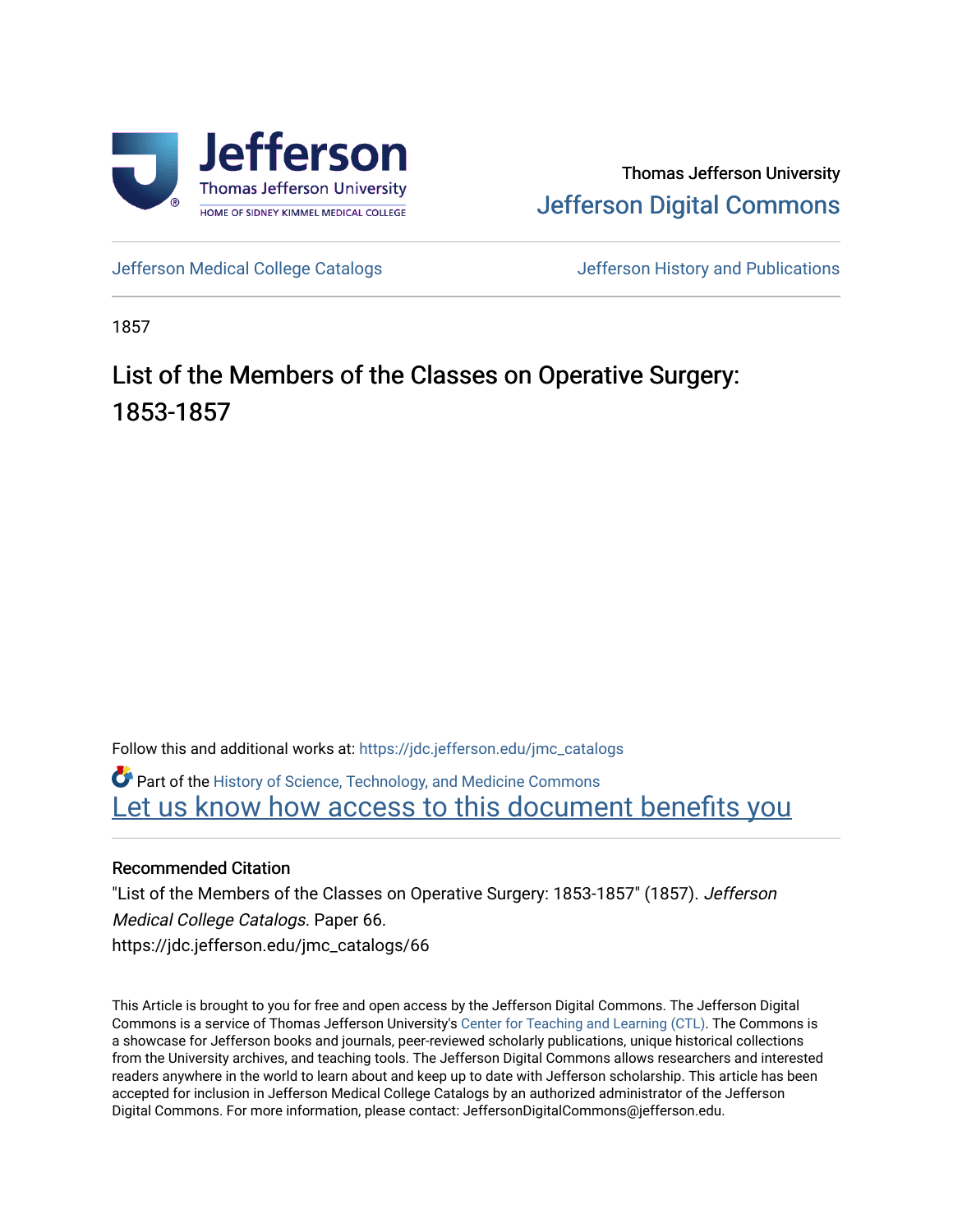## Cist of the Members of the Classes on OPERATIVE SURGERY.

| Blount, Benjamin F.<br>66<br>Miss.<br>Davis, James S.<br>66<br>Holman, William P.<br>66<br>66<br>Hoyt, William D.<br>Ga.<br>Strayer, Joseph B.<br>66<br>Va. |  |
|-------------------------------------------------------------------------------------------------------------------------------------------------------------|--|
|                                                                                                                                                             |  |
|                                                                                                                                                             |  |
|                                                                                                                                                             |  |
|                                                                                                                                                             |  |
| 66<br>Melton, Robert D.<br>Ala.                                                                                                                             |  |
| Burnley, Hardin,<br>66<br>Miss.                                                                                                                             |  |
| Chrisman, Burke, M. D.<br>66<br>Va.                                                                                                                         |  |
| Miss.<br>46<br>Craft, Mijaman S.,<br>M. D. -                                                                                                                |  |
| 66<br>Munday, James D., M. D.<br>46                                                                                                                         |  |
| 66<br>Ewell, Joseph F., M. D.<br>Ky.<br>i.                                                                                                                  |  |
| 66<br>Tenn.<br>Hall, William M.,<br>M. D. -<br>Ξ                                                                                                            |  |
| 44<br>R. I.<br>Crocker, R.,                                                                                                                                 |  |
| 1854<br>Finlay, Charles.<br>Cuba<br>u                                                                                                                       |  |
| 66<br>Phila.<br>Moss, William.<br>u                                                                                                                         |  |
| 66<br>$\frac{7}{4}$<br>Kane, John K.                                                                                                                        |  |
| $\epsilon \not\epsilon$<br>Sanford, Leonard J.<br>Conn.                                                                                                     |  |
| 66<br>66<br>Ives, Charles L                                                                                                                                 |  |
| Reber, William.<br>$\frac{1}{2}$<br>Miss.                                                                                                                   |  |
| 46<br>Slicer, Edwin J.<br>Va.                                                                                                                               |  |
| Griesemer, Calvin H., M. D.<br>24<br>Pa.                                                                                                                    |  |
| Dance, P S. M. D. -<br>Va.<br>$\overline{16}$                                                                                                               |  |
| $\overline{66}$<br>66<br>Anderson, Henry, M.D.                                                                                                              |  |
| $\overline{66}$<br>$\epsilon \leq$<br>Jones, $R R$                                                                                                          |  |
| $\mathbf{14}$<br>Jernigan, C. H.<br>Ala.                                                                                                                    |  |
| 66<br>Dickerson, Robert J.<br>66                                                                                                                            |  |
| $\epsilon$<br>Beeler, Milton W.<br>Ky.                                                                                                                      |  |
| $\sqrt{6}$<br>McClellan, Ely<br>Phila.                                                                                                                      |  |
| Strode, W R.<br>64<br>Miss.                                                                                                                                 |  |
| Dunglison, Richard J.-<br>66<br>Phila.                                                                                                                      |  |
| Jeter, A F., M. D.<br>56<br>Mo.<br>$\overline{a}$                                                                                                           |  |
| Thompson, K.<br>$\epsilon$<br>Va.                                                                                                                           |  |
| 66<br>Tate, John M.<br>$\frac{2}{5}$                                                                                                                        |  |
| Butler, Anselm B.<br>66<br>Ohio.<br>۳,                                                                                                                      |  |
| Crook, J. W.<br>$\epsilon$<br>Tenn.                                                                                                                         |  |
| Barr, Richard R.<br>66<br>N: C.                                                                                                                             |  |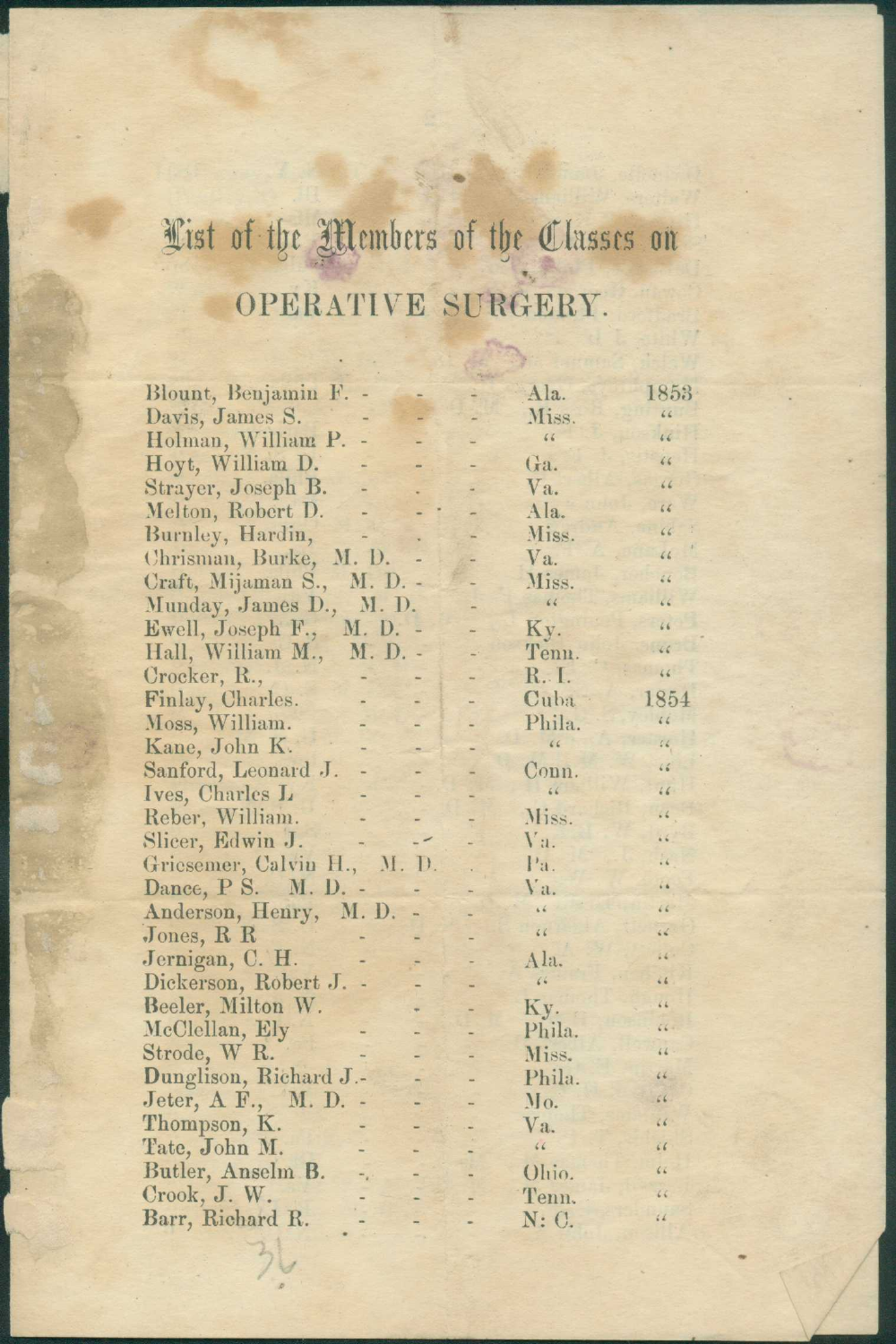| Dwinelle, James E, M. D.                            | N. Y.                              | 1854                        |
|-----------------------------------------------------|------------------------------------|-----------------------------|
| Walters, William H., M. D.                          | Ш.                                 | $\sqrt{6}$                  |
|                                                     | Miss.                              | 6.6                         |
| Hinton, R K., M. D.                                 | Va.                                | 66                          |
| Strother, R. C.<br>DeBarres, Philip, M. D.          |                                    |                             |
|                                                     | Cuba.                              | 1855                        |
| Cowan, George. M. D.                                | Ky.<br>÷                           | 66                          |
| Bradford, Philander S.                              | Va.<br>ä,                          | 66                          |
| White, J L                                          | 66                                 | $-11$                       |
| Welch, Samuel M., M D.                              | 66                                 | 66                          |
| Humphreys, George H.                                | Phila.                             | 66                          |
| Bunting, Ross R., M. D.                             | 66                                 | 766                         |
| $\left( -\right)$                                   | <b>Barbadoes</b><br>$\overline{a}$ | $-66$                       |
| Hinkson, J. F.<br>$\langle \cdot \rangle$           |                                    | 66                          |
| Heustis, J. F.                                      | U.S.N.<br>u                        | 66                          |
| Gorgas, Albert C.                                   | Phila.                             |                             |
| Ware, John<br>$\overline{\phantom{a}}$              | Va.<br>i.                          | 66                          |
| $\sim$<br>Sabine, Andrew                            | Ohio.                              | 66                          |
| McLane, A. F.<br>$\overline{\phantom{a}}$           | La.                                | 66                          |
| Boucher, James H                                    | Phila.                             | 66                          |
| Williams, Thomas F. J.<br>$-1$                      | Va.                                | 66                          |
| Peters, Penington L., M. D.                         | Ga.                                | 66                          |
| Bruns, John Dickson -                               | S. C.<br>÷.                        | 66                          |
|                                                     | N. J.                              | 66                          |
| Thomas, C. E.<br>Dozier, A. S.                      |                                    | 66                          |
| Dozier, A. S.<br>Mobley, S. G.<br>Horner, A., M. D. | S. C.<br>66                        | 66                          |
|                                                     |                                    | 66                          |
|                                                     | U.S.N.                             |                             |
| Line, W. M., M. D. -                                | lowa                               | 66                          |
| Hunt, William H, M. D. -                            | Ky.                                | $\zeta\zeta$                |
| Dean, Richard C., M. D. -                           | U.S.N.                             | 66                          |
| Byrd, W. B.<br>$-21$                                | S. C.                              | 66                          |
| Nash, J., M D.<br>$\rightarrow$<br>$\overline{a}$   | Va.                                | 66                          |
| Foote, W. W.                                        | N. C.                              | 66                          |
| Martin, D J., M. D.                                 | Pa.                                | 66                          |
| Garnett, Algernon S., M.D.                          | U.S.N.                             | 66                          |
| Collett, W. A.                                      | N. C.                              | 66                          |
|                                                     | Va.                                | $\zeta \cdot \zeta$         |
| Kitchen, Francis A. -                               | ٠                                  | $\overline{16}$             |
| Hough, Thomas L.                                    | NJ.                                | 66                          |
| Robinson, H. C., M D.                               | N. C.<br>÷                         |                             |
| Capwell, Albert M.                                  | Pa.                                | 66                          |
| Martin, E. G.                                       | 66                                 | 66                          |
| Cochran, H. G.                                      | Va.<br>÷                           | $\frac{1}{6}$ $\frac{1}{6}$ |
| Williams, Thomas<br>$\overline{\phantom{a}}$        | 66<br>۳                            | $\alpha$                    |
| Shields, T. P.                                      | Pa.                                | $\overline{66}$             |
| M D.-<br>Helm, Thomas M.,                           | Ш.                                 | 66                          |
| M. D. -<br>Lazzell, James M.,                       | Va.                                | $\epsilon$                  |
| Saunders, C. F.                                     | R. I.                              | $\epsilon$                  |
|                                                     | N. C.                              | $\overline{66}$             |
| Allison, John A.                                    |                                    |                             |
|                                                     |                                    |                             |
|                                                     |                                    |                             |

|                  | $1855\,$                                                                                                                                                                                                                                                                                                                                                                                                                                                                                                                                                                                                                                                                                                                                                                                                                                                |
|------------------|---------------------------------------------------------------------------------------------------------------------------------------------------------------------------------------------------------------------------------------------------------------------------------------------------------------------------------------------------------------------------------------------------------------------------------------------------------------------------------------------------------------------------------------------------------------------------------------------------------------------------------------------------------------------------------------------------------------------------------------------------------------------------------------------------------------------------------------------------------|
|                  | $\zeta\,\zeta$                                                                                                                                                                                                                                                                                                                                                                                                                                                                                                                                                                                                                                                                                                                                                                                                                                          |
|                  | 66                                                                                                                                                                                                                                                                                                                                                                                                                                                                                                                                                                                                                                                                                                                                                                                                                                                      |
|                  | $\epsilon$                                                                                                                                                                                                                                                                                                                                                                                                                                                                                                                                                                                                                                                                                                                                                                                                                                              |
|                  | 66                                                                                                                                                                                                                                                                                                                                                                                                                                                                                                                                                                                                                                                                                                                                                                                                                                                      |
|                  | 66                                                                                                                                                                                                                                                                                                                                                                                                                                                                                                                                                                                                                                                                                                                                                                                                                                                      |
|                  | 66                                                                                                                                                                                                                                                                                                                                                                                                                                                                                                                                                                                                                                                                                                                                                                                                                                                      |
|                  |                                                                                                                                                                                                                                                                                                                                                                                                                                                                                                                                                                                                                                                                                                                                                                                                                                                         |
|                  | 66                                                                                                                                                                                                                                                                                                                                                                                                                                                                                                                                                                                                                                                                                                                                                                                                                                                      |
|                  | 66                                                                                                                                                                                                                                                                                                                                                                                                                                                                                                                                                                                                                                                                                                                                                                                                                                                      |
|                  | 66                                                                                                                                                                                                                                                                                                                                                                                                                                                                                                                                                                                                                                                                                                                                                                                                                                                      |
|                  | 66                                                                                                                                                                                                                                                                                                                                                                                                                                                                                                                                                                                                                                                                                                                                                                                                                                                      |
| N. C.            | 66                                                                                                                                                                                                                                                                                                                                                                                                                                                                                                                                                                                                                                                                                                                                                                                                                                                      |
| Pa.              | 66                                                                                                                                                                                                                                                                                                                                                                                                                                                                                                                                                                                                                                                                                                                                                                                                                                                      |
|                  | 1856                                                                                                                                                                                                                                                                                                                                                                                                                                                                                                                                                                                                                                                                                                                                                                                                                                                    |
|                  | 66                                                                                                                                                                                                                                                                                                                                                                                                                                                                                                                                                                                                                                                                                                                                                                                                                                                      |
|                  | 66                                                                                                                                                                                                                                                                                                                                                                                                                                                                                                                                                                                                                                                                                                                                                                                                                                                      |
|                  | 66                                                                                                                                                                                                                                                                                                                                                                                                                                                                                                                                                                                                                                                                                                                                                                                                                                                      |
| 66               | 66                                                                                                                                                                                                                                                                                                                                                                                                                                                                                                                                                                                                                                                                                                                                                                                                                                                      |
|                  | 66                                                                                                                                                                                                                                                                                                                                                                                                                                                                                                                                                                                                                                                                                                                                                                                                                                                      |
|                  | 66                                                                                                                                                                                                                                                                                                                                                                                                                                                                                                                                                                                                                                                                                                                                                                                                                                                      |
|                  | 66                                                                                                                                                                                                                                                                                                                                                                                                                                                                                                                                                                                                                                                                                                                                                                                                                                                      |
|                  | 66                                                                                                                                                                                                                                                                                                                                                                                                                                                                                                                                                                                                                                                                                                                                                                                                                                                      |
|                  | $\zeta\,\zeta$                                                                                                                                                                                                                                                                                                                                                                                                                                                                                                                                                                                                                                                                                                                                                                                                                                          |
|                  | 66                                                                                                                                                                                                                                                                                                                                                                                                                                                                                                                                                                                                                                                                                                                                                                                                                                                      |
|                  | 66                                                                                                                                                                                                                                                                                                                                                                                                                                                                                                                                                                                                                                                                                                                                                                                                                                                      |
|                  |                                                                                                                                                                                                                                                                                                                                                                                                                                                                                                                                                                                                                                                                                                                                                                                                                                                         |
|                  | 66                                                                                                                                                                                                                                                                                                                                                                                                                                                                                                                                                                                                                                                                                                                                                                                                                                                      |
|                  | 66                                                                                                                                                                                                                                                                                                                                                                                                                                                                                                                                                                                                                                                                                                                                                                                                                                                      |
|                  | 66                                                                                                                                                                                                                                                                                                                                                                                                                                                                                                                                                                                                                                                                                                                                                                                                                                                      |
| a.               | 66                                                                                                                                                                                                                                                                                                                                                                                                                                                                                                                                                                                                                                                                                                                                                                                                                                                      |
| u,               | 66                                                                                                                                                                                                                                                                                                                                                                                                                                                                                                                                                                                                                                                                                                                                                                                                                                                      |
|                  | 66                                                                                                                                                                                                                                                                                                                                                                                                                                                                                                                                                                                                                                                                                                                                                                                                                                                      |
| <b>Barbadoes</b> | $\zeta$                                                                                                                                                                                                                                                                                                                                                                                                                                                                                                                                                                                                                                                                                                                                                                                                                                                 |
| Ala.             | 66                                                                                                                                                                                                                                                                                                                                                                                                                                                                                                                                                                                                                                                                                                                                                                                                                                                      |
|                  | 66                                                                                                                                                                                                                                                                                                                                                                                                                                                                                                                                                                                                                                                                                                                                                                                                                                                      |
|                  | 66                                                                                                                                                                                                                                                                                                                                                                                                                                                                                                                                                                                                                                                                                                                                                                                                                                                      |
|                  | 66                                                                                                                                                                                                                                                                                                                                                                                                                                                                                                                                                                                                                                                                                                                                                                                                                                                      |
|                  | 66                                                                                                                                                                                                                                                                                                                                                                                                                                                                                                                                                                                                                                                                                                                                                                                                                                                      |
|                  | $\sqrt{6}$                                                                                                                                                                                                                                                                                                                                                                                                                                                                                                                                                                                                                                                                                                                                                                                                                                              |
|                  | 66                                                                                                                                                                                                                                                                                                                                                                                                                                                                                                                                                                                                                                                                                                                                                                                                                                                      |
|                  | 66                                                                                                                                                                                                                                                                                                                                                                                                                                                                                                                                                                                                                                                                                                                                                                                                                                                      |
|                  | $\sqrt{6}$                                                                                                                                                                                                                                                                                                                                                                                                                                                                                                                                                                                                                                                                                                                                                                                                                                              |
|                  | 66                                                                                                                                                                                                                                                                                                                                                                                                                                                                                                                                                                                                                                                                                                                                                                                                                                                      |
|                  | 66                                                                                                                                                                                                                                                                                                                                                                                                                                                                                                                                                                                                                                                                                                                                                                                                                                                      |
|                  | 66                                                                                                                                                                                                                                                                                                                                                                                                                                                                                                                                                                                                                                                                                                                                                                                                                                                      |
|                  | $\overline{11}$                                                                                                                                                                                                                                                                                                                                                                                                                                                                                                                                                                                                                                                                                                                                                                                                                                         |
| L.               | 66                                                                                                                                                                                                                                                                                                                                                                                                                                                                                                                                                                                                                                                                                                                                                                                                                                                      |
|                  |                                                                                                                                                                                                                                                                                                                                                                                                                                                                                                                                                                                                                                                                                                                                                                                                                                                         |
|                  |                                                                                                                                                                                                                                                                                                                                                                                                                                                                                                                                                                                                                                                                                                                                                                                                                                                         |
|                  |                                                                                                                                                                                                                                                                                                                                                                                                                                                                                                                                                                                                                                                                                                                                                                                                                                                         |
|                  | Mass.<br>N. H.<br>Pa.<br>66<br>James, Jesse Y.<br>Coucs, Samuel F, M. D.<br>U.S.N.<br>U.S.N.<br>Washington, H W. M., M. D.<br>N.Y.<br>Swaby, William A., M. D.<br>S. C.<br>Va.<br>66<br>66<br>Pepper, Charles T, M. D.<br>$\frac{1}{2} \left( \frac{1}{2} \right) \left( \frac{1}{2} \right)$<br>U.S.N.<br>Sandford, John W., M. D.,<br>Va.<br>Phila.<br>S. C.<br>Stuart, M. D. -<br>Holmes, M. D. -<br>Phila.<br>Boker, Charles S., M. D.<br>Tutt, C. Pendleton, M. D.<br>Va.<br>N. C.<br>Williams, C. T., M. D.<br>Va.<br>66<br>U.S.N.<br>Pa.<br>U.S.N.<br>Pa.<br>La.<br>Ala.<br>66<br>Ga.,<br>U.S.N.<br>H<br>Ga.<br>L<br>Va.<br>S. C.<br>۳<br>Ga.<br>÷,<br>S. C.<br>Cooke, William E., M. D. -<br>Nova Scotia<br>Ga.<br>66<br>$\mathbb{R}$<br>Va.<br>$\left  \mathbf{e} \right $<br>Hanger, David W. M. D.-<br>Fitch, Charles, M. D.<br>lowa<br>Ala. |

 $\overline{\mathbf{3}}$ 

 $\mathbf{r}$ 

 $\ddot{2}$ 

 $\sim$